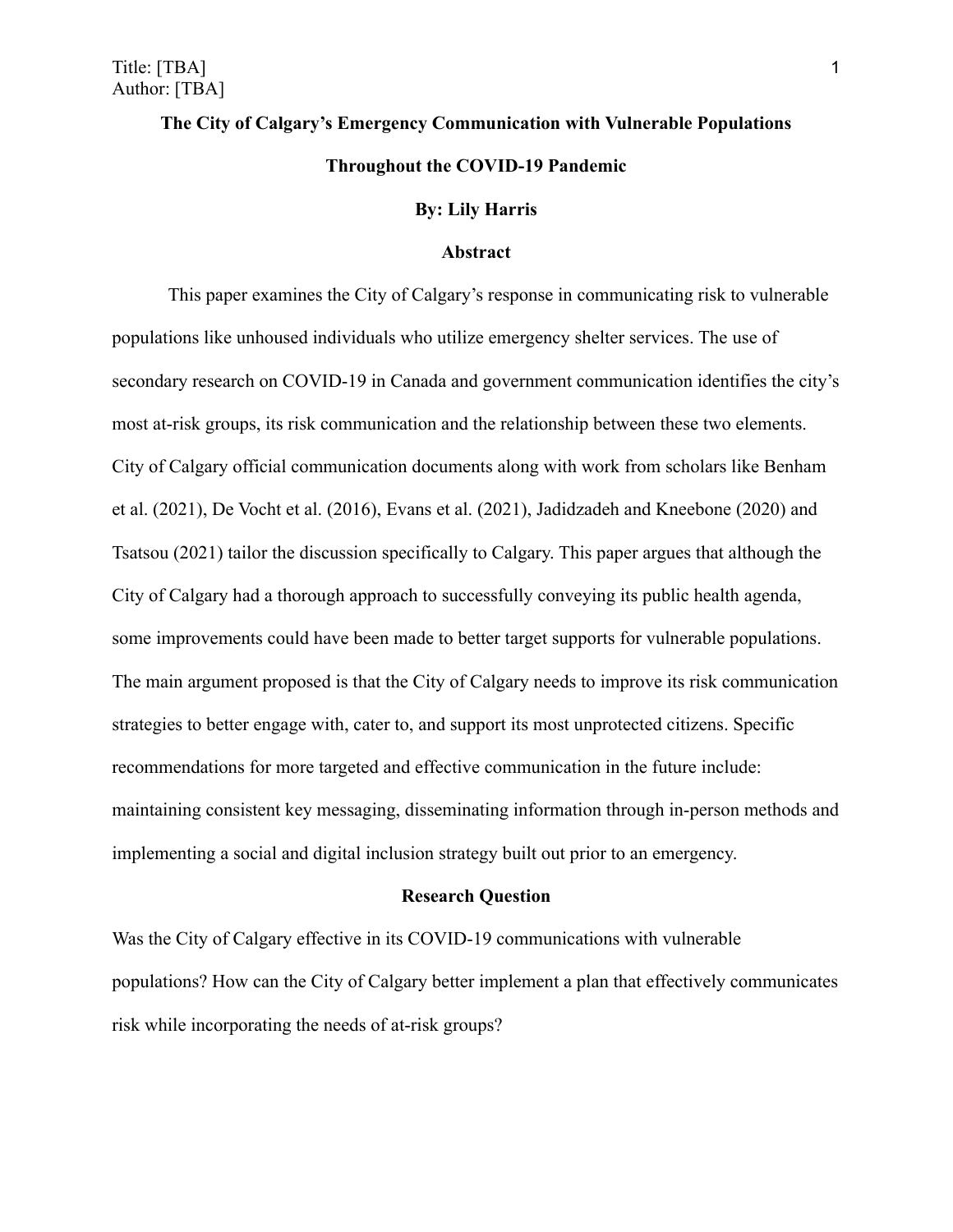## Title: [TBA] 2 Author: [TBA]

In January 2020, the COVID-19 pandemic forced Canadian communicators to engage in risk communication to uphold a protective public health agenda. Coombs (2021) defines risk communication as a communication infrastructure where there is a "transactional communication process among individuals and organizations regarding the character, cause, degree, significance, uncertainty, control, and overall perception of risk communication" (p. 28). This paper explores the City of Calgary's approach to communications throughout the COVID-19 pandemic, particularly with vulnerable populations who use emergency shelter services. It argues that although the City of Calgary had a thorough approach to successfully conveying its public health agenda, some improvements could have been made to target vulnerable populations better. While other at-risk groups are mentioned throughout this paper, this case study will hone in on the relationship between unhoused individuals and pandemic messaging in the years between 2020 and 2021.

With the growing prevalence of social media, vulnerable people worldwide are experiencing a growing digital exclusion in fragile social situations (Tsatsou, 2021, p. 2). First, this paper will map out a literature review that provides a foundational understanding of COVID-19 messaging, communication and the main topics that scholars have discussed. Next, it will bring together scholarly literature and trade sources to identify the gaps in governmental responses to communicating risk relating to COVID-19. Last, it will outline a number of recommendations for how the City of Calgary can improve its outreach with vulnerable populations and prepare for emergencies in the future.

## **Literature Review on Governmental Emergency Responses**

Given the recency of the COVID-19 pandemic, few scholarly articles cover risk management and communication with vulnerable peoples in the City of Calgary directly. The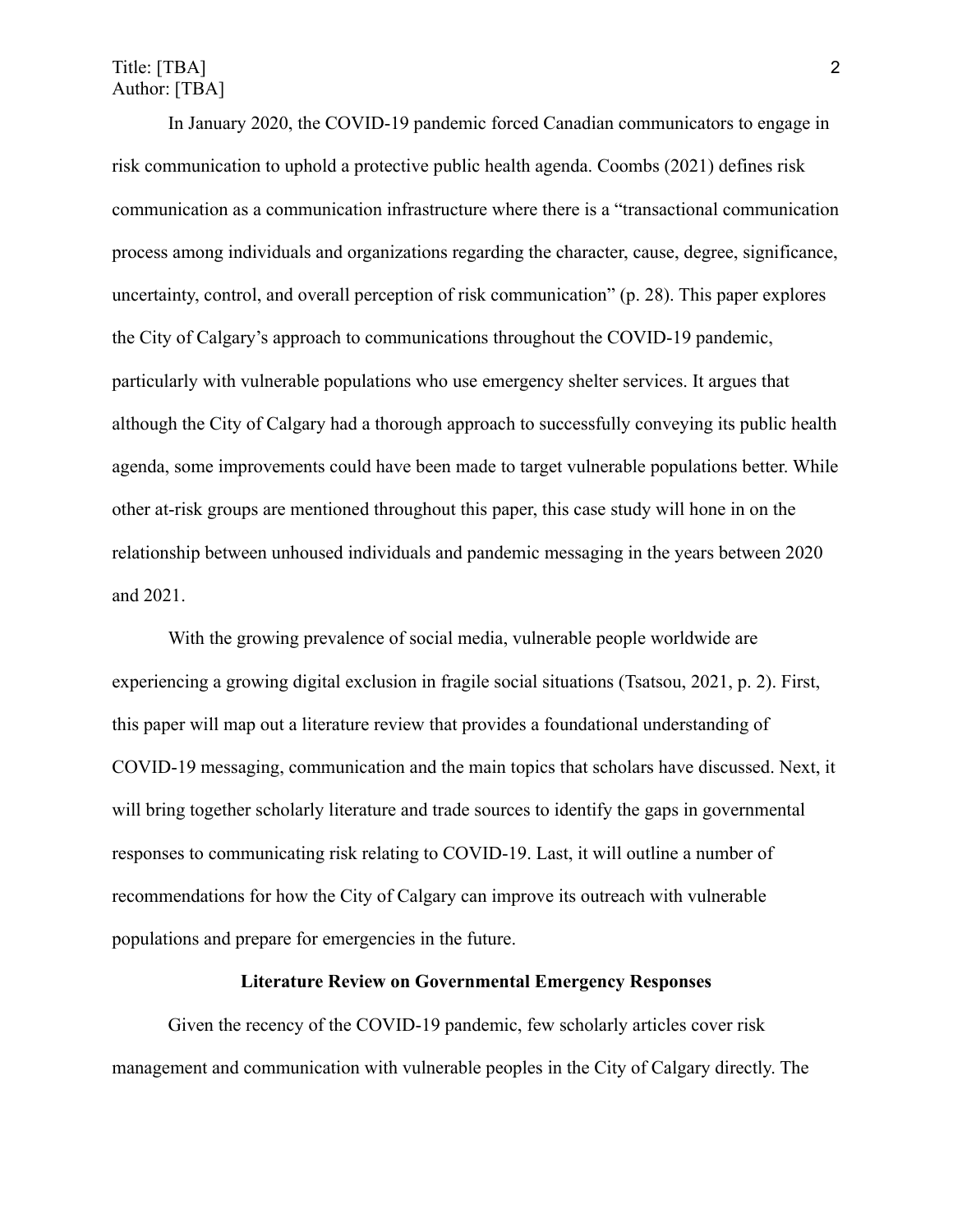Title: [TBA] 3 Author: [TBA]

following literature review summarizes the work of Jadidzadeh and Kneebone (2020), Evans et al. (2021), and Burger and Gochfeld (2018) to summarize how governments structure their risk communications with vulnerable populations based on these groups' living patterns. The Calgary-specific articles engage in secondary research that focuses on a policy review and an analysis of emergency shelter data to conclude how to communicate risk to vulnerable populations. In order to support general COVID-19 facts and findings, this paper draws upon material created by Benham et al. (2021), who engaged in a qualitative study to reveal attitudes, current behaviors and barriers to public health measures directed at reducing COVID-19 transmission. The authors' content analysis and in-depth thematic analysis reveal the issues with conflicting public health messaging and the need for targeted and consistent communication distributed through social media (p. 1).

Jadidzadeh and Kneebone (2020) support the fact that unhoused individuals are particularly susceptible to COVID-19 because of the influx of this population entering and exiting emergency shelters. In doing this, the scholars identify a vulnerable population in the City of Calgary, with similar parallels in situation and experience to seniors (p. 164). [Tsatsou](https://www-tandfonline-com.libproxy.mtroyal.ca/author/Tsatsou%2C+Panayiota) (2021) similarly reinforces the information provided by Evans et al. (2021) by outlining the concepts of digital and social inclusion, along with three vulnerable population categories: ethnic minorities, older people and people with disabilities (p. 1). The researcher asserts that social marginalization is significant for these groups, emphasizing the need for solid communication on behalf of the City of Calgary. Expanding on this, Lehning et al. (2017) explain that many cities are building "friendly" initiatives to keep certain at-risk groups engaged and supported. The defined segments of the population are older generations, children and immigrants, with interventions for these respective groups being referred to as AFIs, CFIs and IFIs (p. 46). Finally,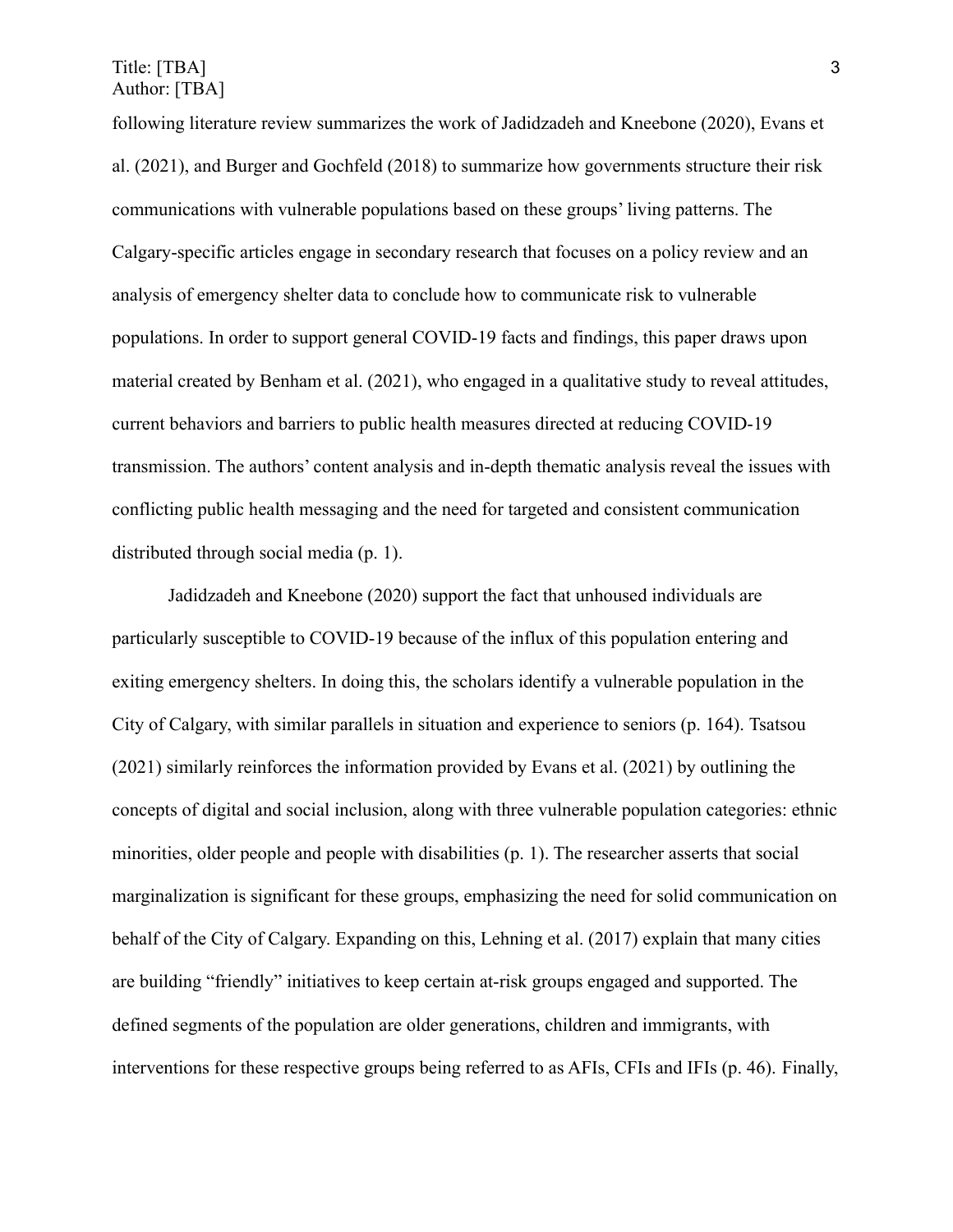## Title: [TBA] 4 Author: [TBA]

the researchers address a gap in the research on vulnerable populations by gauging underlying goals and assumptions of community initiatives through critical policy analysis, adding to the current literature on crisis preparation (p. 49).

Evans et al. (2021) use a biopolitical framework to analyze governmental responses to homelessness and unpack the meaning behind the term "reticent state," a concept that describes a state that intervenes only when necessary (p. 4). The information is laid out in a historical progression that gives context to the problem of homelessness in Canada, particularly during local emergencies like those established in Edmonton and Calgary during COVID-19 (p. 9). The details provided in this source inform the background and recommendation sections of this paper. This information, combined with the findings and 10 recommendations by Hyland-Wood et al. (2021), give detailed insights on the direction that the City of Calgary might want to go with its risk communication in the future. In combining their knowledge of crisis and risk communications literature, Hyland-Wood et al. (2021) suggest crucial recommendations for promoting two-way communication between the government and diverse groups (p. 1). While the Evans et al. (2021) article focuses on only one vulnerable group, unhoused individuals being the ones in question, this source tells a story about how Alberta addresses at-risk populations.

While the research conducted by Burger and Gochfeld (2018) is not directly applicable to COVID-19 or the City of Calgary and its risk communication response, it can be used to understand individual motivations when it comes to emergency preparedness (p. 541). The authors held interviews with subjects following Hurricane Sandy to gain insight into which groups and policymakers promoted safety and security (p. 543). Health and safety were high on the list of concerns for those who lived through Hurricane Sandy, suggesting that these are primary concerns in emergencies (p. 550). Furthermore, groups required up-to-date information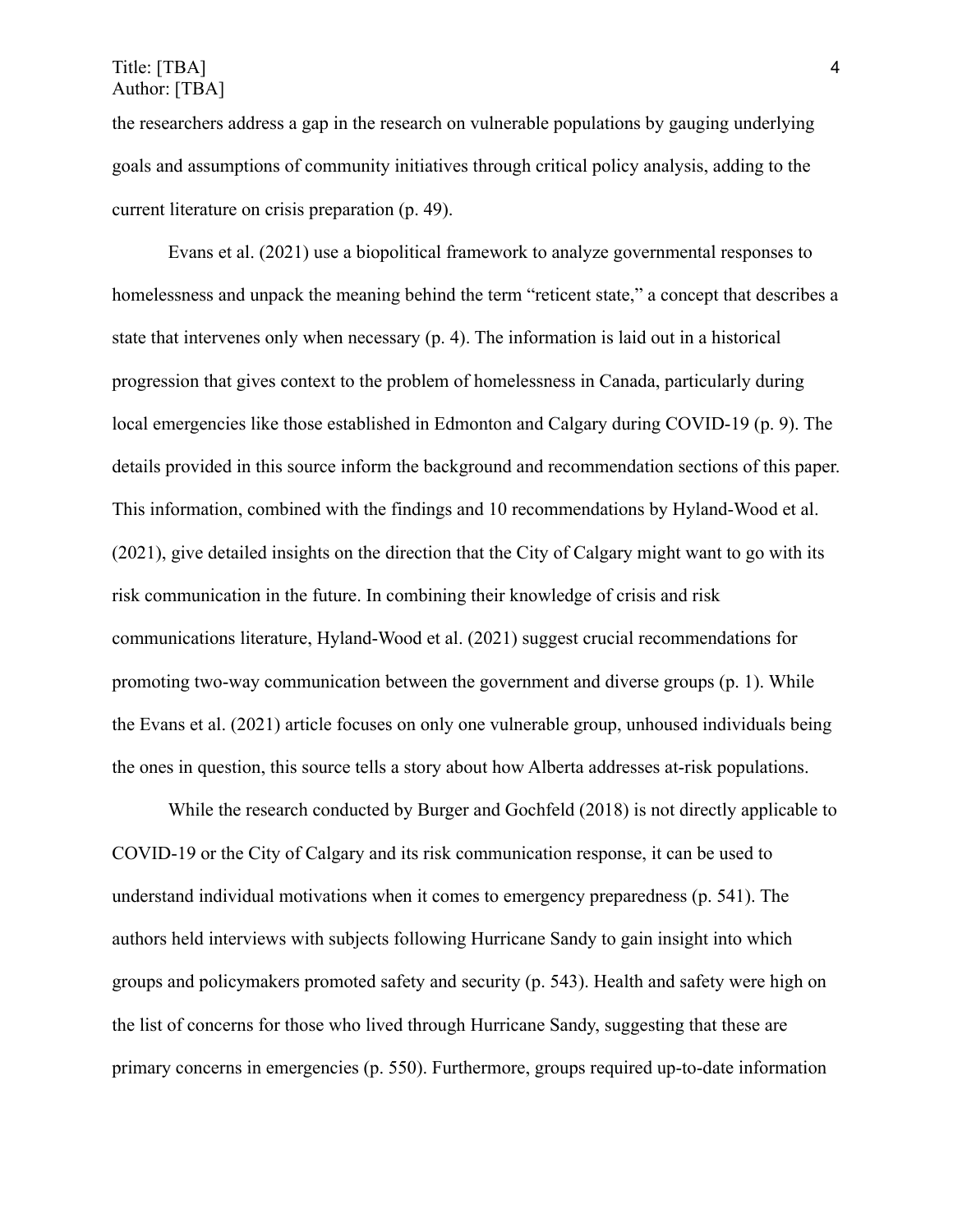about risks, emergency response and shelters when emergency struck (p. 552). Information dissemination is vital for those who have socioeconomic barriers, pointing to a need for improved communication between cities and their homeless populations (p. 552).

## **COVID-19 Case Study & Homelessness**

In December 2019, the first COVID-19 cases arose in China and quickly spread to countries worldwide (World Health Organization, n.d.). By January 2020, Canada had received its first case of the virus and cities across the nation had established local states of emergency, Calgary included (City of Calgary, 2020). Government communicators at all levels were tasked with engaging in risk communication processes to properly inform Canadians of their risk relating to the COVID-19 pandemic. In Calgary, relaying information about emergency preparedness and community response is a primary responsibility of the Calgary Emergency Management Agency (CEMA) (Calgary Emergency Management Agency, 2015, p. 1).

## **Vulnerable Populations**

In communicating with vulnerable groups like unhoused populations and seniors, the City of Calgary utilized an approach that relied heavily on dissemination of information through shared and owned media channels like social media accounts, newsletters and organizational websites (C. Yung, personal communication, November 19, 2021). City councilors worked closely with community support organizations to educate at-risk groups on the spread of COVID-19, the risks and the supports available. While the Government of Alberta primarily controlled the public health messaging and communication, the city advocated for vulnerable groups to enhance funding for aid and services. Additionally, many COVID-19 documents were translated into various languages to accommodate the needs of newcomers to Canada, another "vulnerable" group (City of Calgary, n.d.; [Tsatsou,](https://www-tandfonline-com.libproxy.mtroyal.ca/author/Tsatsou%2C+Panayiota) 2021).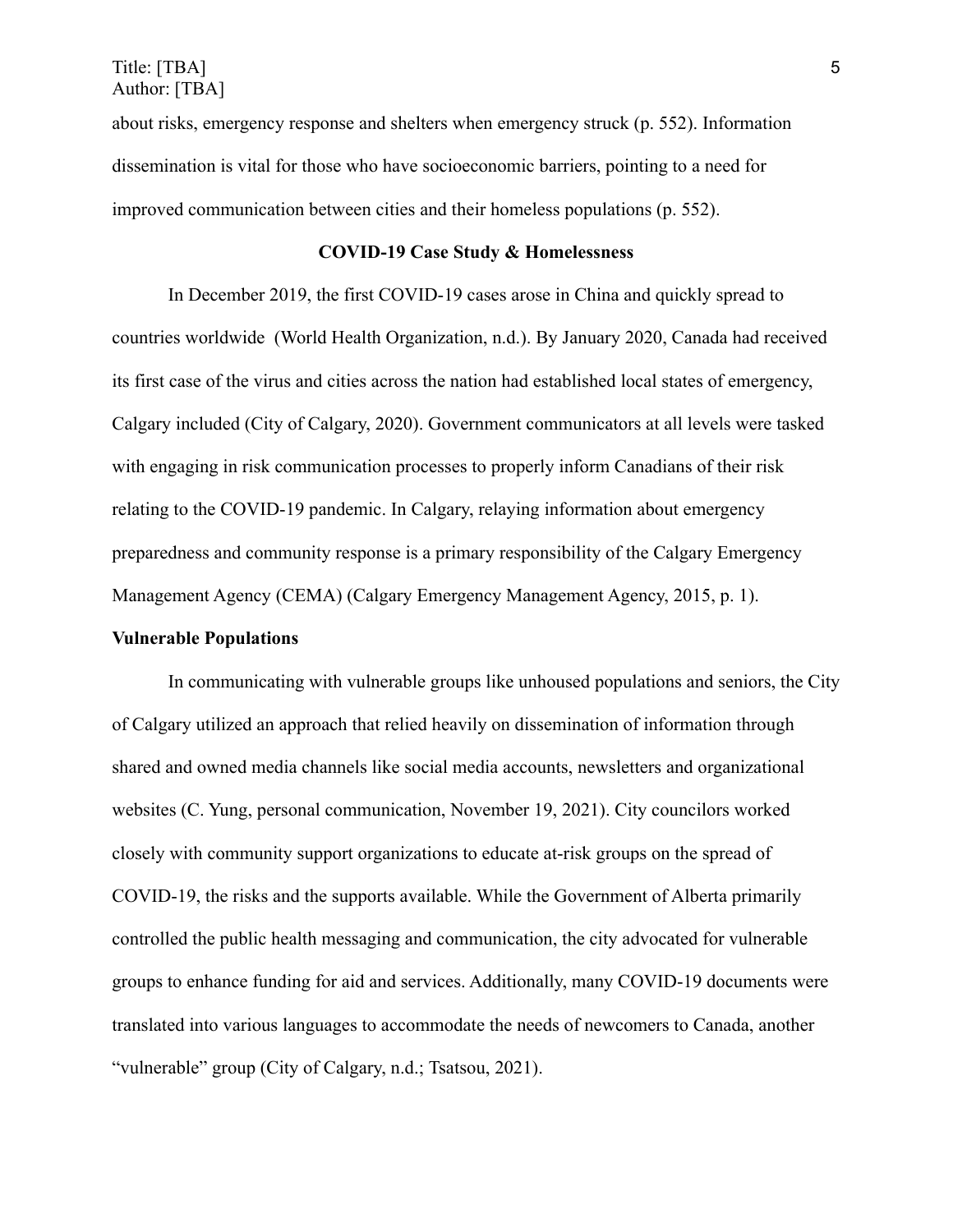# Title: [TBA] 6 Author: [TBA]

Public health scholars Ali Jadidzadeh and Ron Kneebone (2020) stated that social distancing and self-isolation were two primary safety instructions throughout the global pandemic (p. 160). However, this was not an easy task for many unhoused individuals—known as those who do not have accommodation or shelter (Merriam-Webster, n.d.). Due to the transient nature of shelter populations, houseless individuals experienced a higher level of risk as threats for this group compounded over the course of the pandemic (Jadidzadeh & Kneebone, 2020, p. 160). This is demonstrated by the fact that "86 per cent of shelter users are classified as transitional shelter clients who stay at an emergency shelter an average of just 1.7 times for 8.4 days per stay" (Kneebone et al., 2015, as cited in Jadidzadeh & Kneebone, 2020). Statistics Canada also reports that roughly 235,000 suffer from homelessness each year (Strobel et al., 2021, para. 1). Communicating with this category of Calgarians is necessary for the City to reduce the spread of COVID-19, primarily due to the way in which the virus is rapidly transmitted through emergency shelters (Jadidzadeh & Kneebone, 2020, p. 164). These scholars also draw comparisons between permanent emergency shelter users and seniors, as both live in institutions that significantly increase their exposure to illnesses like the flu and COVID-19.

## **Future Response & Recommendations**

When it comes to public health messaging, many researchers have underscored a need for consistent communication in order to instill trust in the minds of audience members and encourage adherence to public health measures (Benham et al., 2021; De Vocht & Cauberghe, 2016). Throughout the COVID-19 pandemic, city councilors worked closely alongside CEMA to roll out an appropriate emergency response plan that would address all Calgarians with varying levels of access to services (C. Yung, personal communication, November 19, 2021). Examining the City of Calgary's approach to message dissemination among vulnerable groups reveals that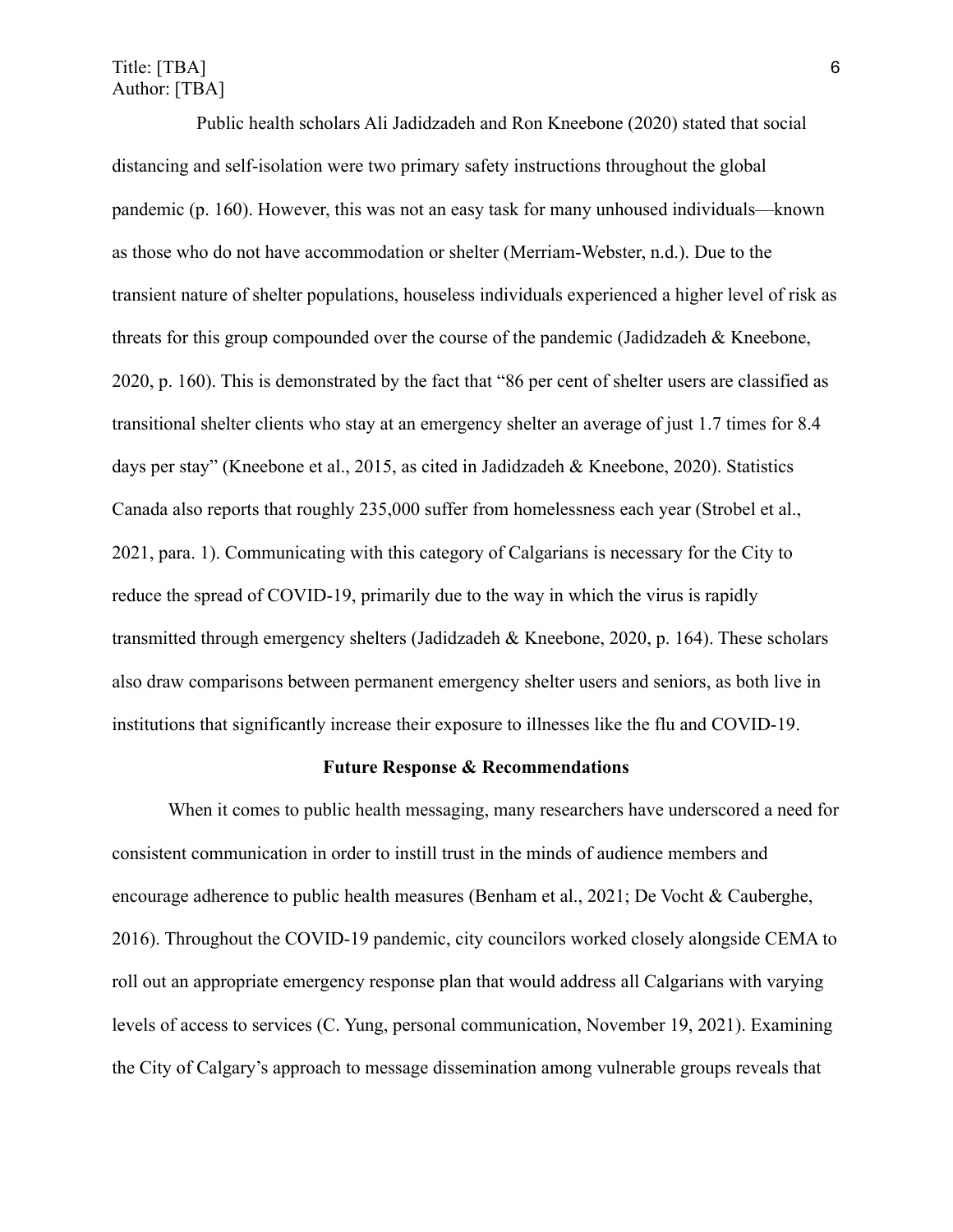Title: [TBA] 7 Author: [TBA]

the government was thorough and prepared. The City of Calgary did not have many answers throughout the pandemic. In light of the rapid change in information, inconsistency in messaging was inevitable. As stated previously, government communicators considered the needs of diverse groups by implementing an integrated media approach that harnessed the power of shared, owned and traditional media (C. Yung, personal communication, November 19, 2021). The City of Calgary utilized community partnerships to spread awareness of COVID-19 among hard-to-reach groups and distributed official documents in multiple languages for accessibility purposes. Although the city had a thorough plan for carrying out its public health agenda, some improvements can be made for the future.

After careful analysis of CEMA's community preparedness booklet titled *Calgary Emergency Management Agency: is your community prepared*, it is clear that only one specific group of the Calgary population is being effectively targeted—that being well-integrated home-owning Calgarians (2015, pp. 1-9). Despite the city's best efforts, many changes in COVID-19 messaging and policies created a level of distrust among the public, resulting in misinformation circulated online (Benham et al., 2021, pp. 14-15). Hyland-Wood et al. (2021) outline 10 recommendations for effective communications in the COVID-19 era, of all which can apply to future emergencies and risk management situations (p. 7). To enhance public solidarity and resilience, communicators must engage in clear, consistent communication, strive for credibility, communicate with empathy and honesty, consider diverse community needs and accommodate different levels of health literacy.

## **Messaging & Framing**

For future emergencies, the City of Calgary would benefit from framing public health messaging in a way that considers different audiences and provides the reasoning behind public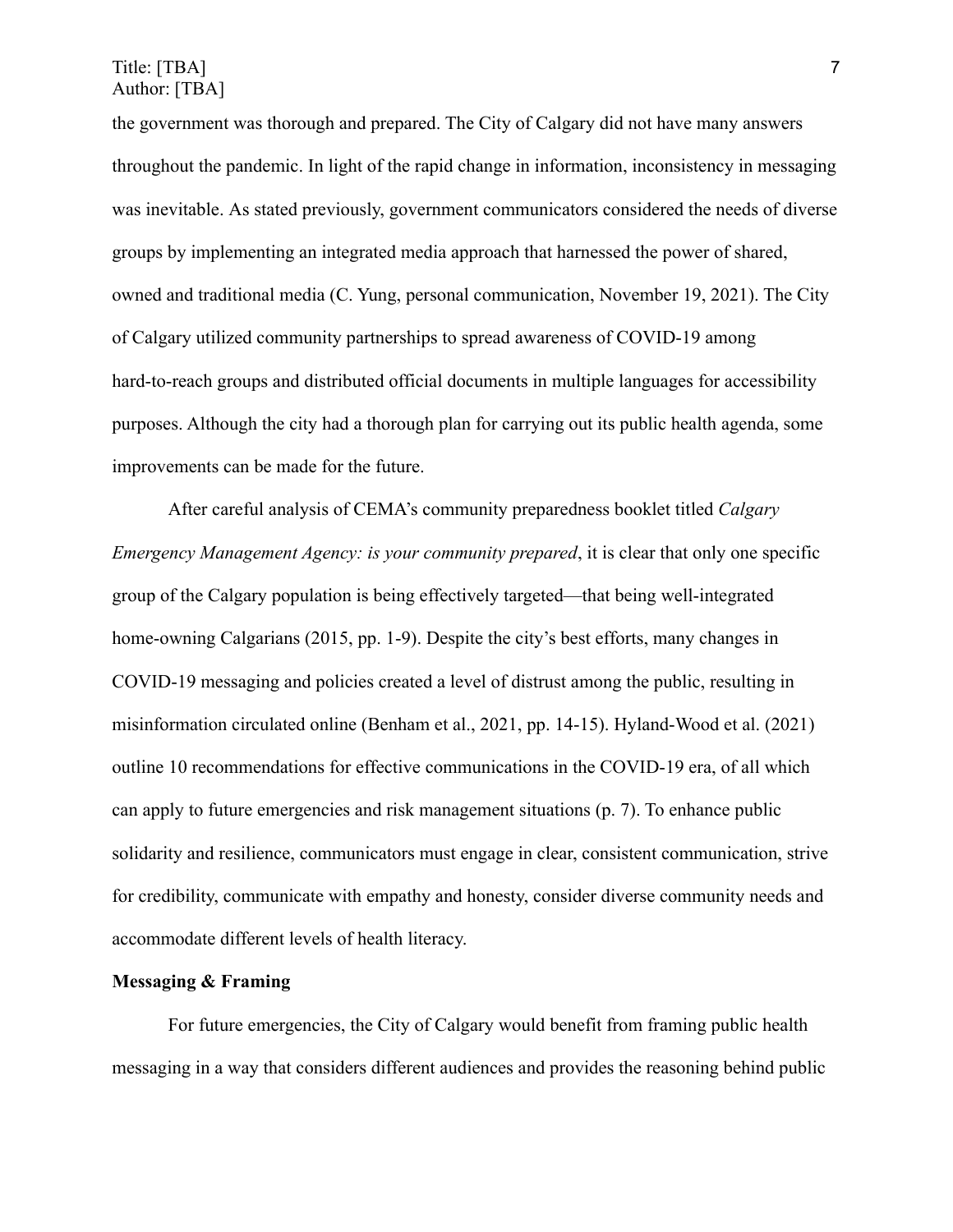health measures (Tsatsou, 2021, pp. 1-15). In addition, government officials will be able to better understand different life perspectives if they work with trusted community leaders who inclusively advocate for their communities and implement population-friendly initiatives (Hyland-Wood et al., 2021; Tsatsou, 2021). Finally, above all else, the city should ensure that its key messages and risk communication efforts are clear and concise, garnering trust and understanding from the public (Hyland-Wood et al., 2021, p. 3).

Empathetic messages displaying emotion and relevance to vulnerable publics will result in the proper internalization of public health messaging (p. 4). As a result, these stakeholder groups will be more inclined to follow public health messaging, as the information has properly "inoculated" or prepared the audience for future adverse effects (De Vocht et al., 2016, pp. 317-322). In addition, posting information within community hubs like emergency shelters and libraries will allow at-risk groups to engage with public health information regardless of their access to online technologies. Over time, the City of Calgary should ensure that this messaging communicates the "why" behind specific public health mandates and their applicability to homeless groups. This approach is built on the social sciences' understanding of humans being intrinsically motivated to look after their in-group and their need for relevance in messaging (pp. 5-6).

#### **Promoting Social and Digital Inclusion**

Current communication research states that communication resources are imperative for the participation and exercise of citizenship (Baum, 2014, as cited in Tsatsou, 2021). The United Kingdom currently has a Digital Inclusion Strategy that helps address equality, social, health, and well-being issues during times of emergency (p. 1). Intersectionality has also been shown to significantly impact the opportunities that an individual is given, especially in emergencies (p.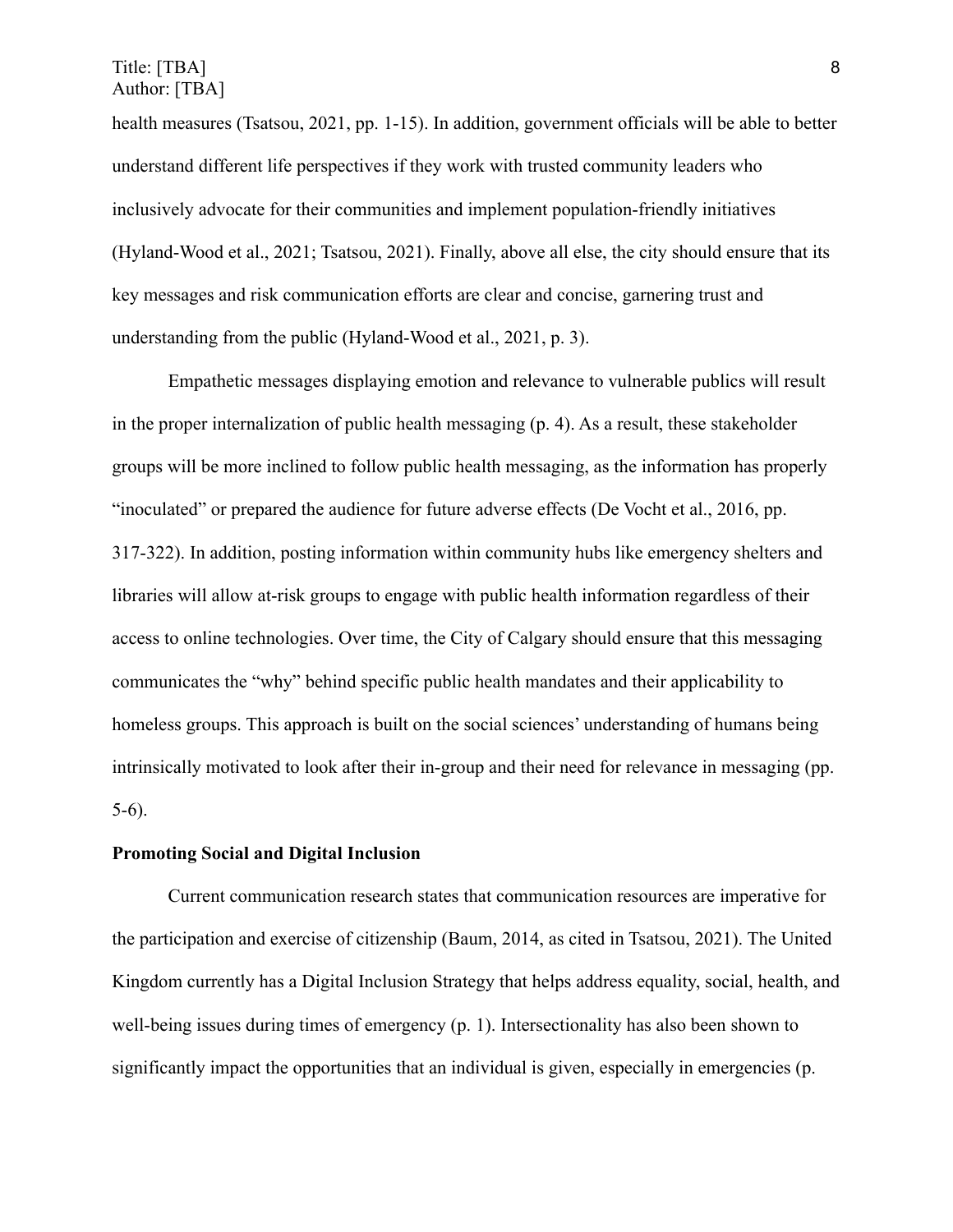2). From this information, one can deduce that the City of Calgary would benefit from communicating risk in a way that genuinely engages unhoused individuals into the discussion. In creating a social and digital inclusion strategy, the city should receive counsel from community reference groups in each target demographic to create sustainable programs and relationships with communities (Hyland-Wood et al., 2021; Lehning et al., 2017).

#### **Conclusion**

As one can see from the contents of this paper, the COVID-19 pandemic has posed many challenges for communicators in 2021. In an increasingly technological world, vulnerable groups like unhoused individuals, newcomers to Canada and seniors are excluded from global discussions and social policy (Lehning et al., 2017, p. 46). Although this is a prevailing trend, it is something that governments at all levels should be working to combat to keep all Canadian citizens aware and engaged with their respective communities. This paper identifies gaps in the communication methods used by the City of Calgary throughout the COVID-19 pandemic as the municipality worked to engage the public on the periphery in society. A literature review and a careful analysis were first established to build a comprehensive understanding of the risk communication at play during the years from 2020 to 2021.

In addition to analyzing the City's COVID-19 communications, this paper outlines key recommendations for the City of Calgary to implement in future emergencies. Based on the literature provided, the City of Calgary will primarily benefit from a concise, consistent and honest communications approach that "inoculates" the public to emergency effects in the future (De Vocht et al., 2016, pp. 317-322).In addition, it should frequently liaise with community reference groups to fully understand the needs and wants of different societal groups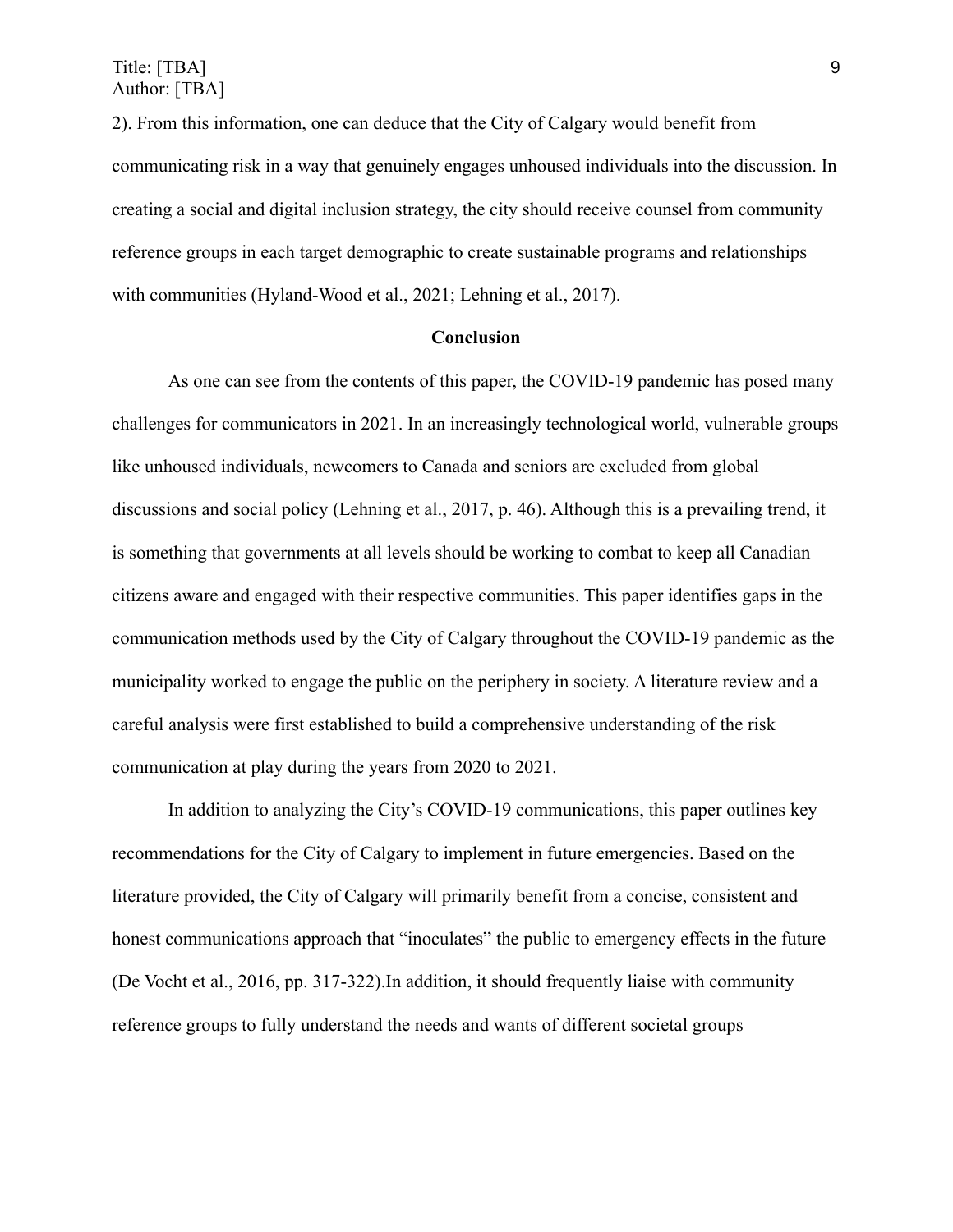$\text{Title: [TBA]}$  10 Author: [TBA]

(Hyland-Wood et al., 2021, p. 7). Ultimately, the city should implement an approach to

communication that engages all citizens, regardless of socioeconomic status, race or age.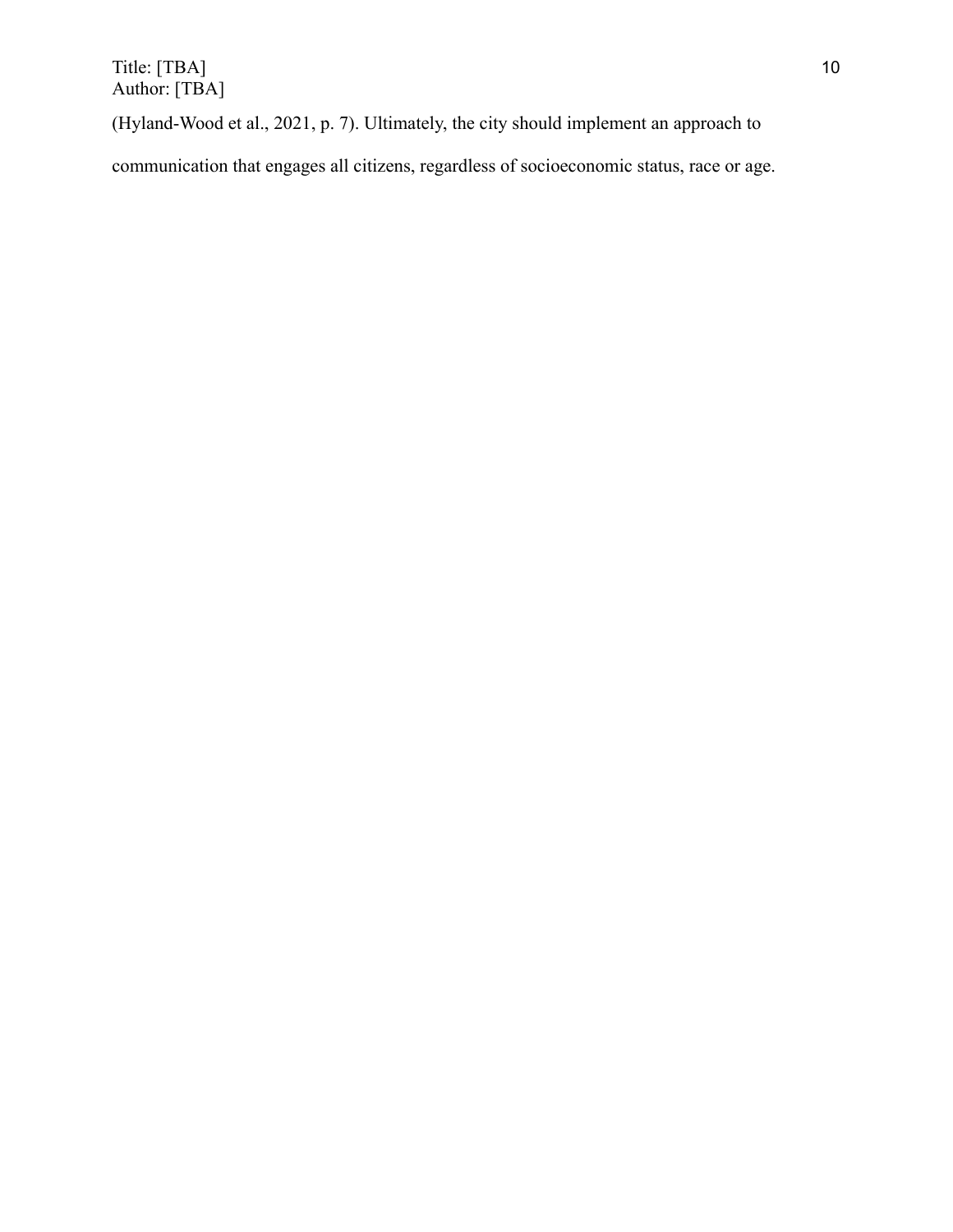### **References**

- Benham, J. L., Lang, R., Kovacs Burns, K., MacKean, G., Léveillé, T., McCormack, B., Sheikh, H., Fullerton, M. M., Tang, T., Boucher, J.-C., Constantinescu, C., Mourali, M., Oxoby, R. J., Manns, B. J., Hu, J., & Marshall, D. A. (2021). Attitudes, current behaviours and barriers to public health measures that reduce COVID-19 transmission: A qualitative study to inform public health messaging. *PLoS ONE*, *16*(2), 1–14. https://doi-org.libproxy.mtroyal.ca/10.1371/journal.pone.0246941
- Burger, J., & Gochfeld, M. (2018). Involving community members in preparedness and resiliency involves bi-directional and iterative communication and actions: a case study of vulnerable populations in New Jersey following superstorm Sandy. *Journal of Risk Research, 23*(4), 541-556. <https://doi.org/10.1080/13669877.2019.1593221>
- Calgary Emergency Management Agency. (2015). *Calgary Emergency Management Agency: is your community prepared?*

file:///Users/lilyharris/Downloads/cema-community-preparedness-booklet.pdf

City of Calgary. (n.d.). *COVID-19 translated resources for newcomers*.

[https://www.calgary.ca/csps/cema/covid19/support/individuals/covid-19-translated-resour](https://www.calgary.ca/csps/cema/covid19/support/individuals/covid-19-translated-resources-for-newcomers.html) [ces-for-newcomers.html](https://www.calgary.ca/csps/cema/covid19/support/individuals/covid-19-translated-resources-for-newcomers.html)

- Coombs, W.T. (2019). *Ongoing crisis communication: planning, managing, and responding* (5th ed.). Sage Publishing.
- De Vocht, M., Claeys, A.S., & Cauberghe, V. (2016). Won't we scare them? The impact of communicating uncontrollable risks on the public's perception. *Journal of Risk Research, 19*(3), 316-330. <https://doi.org/10.1080/13669877.2014.971336>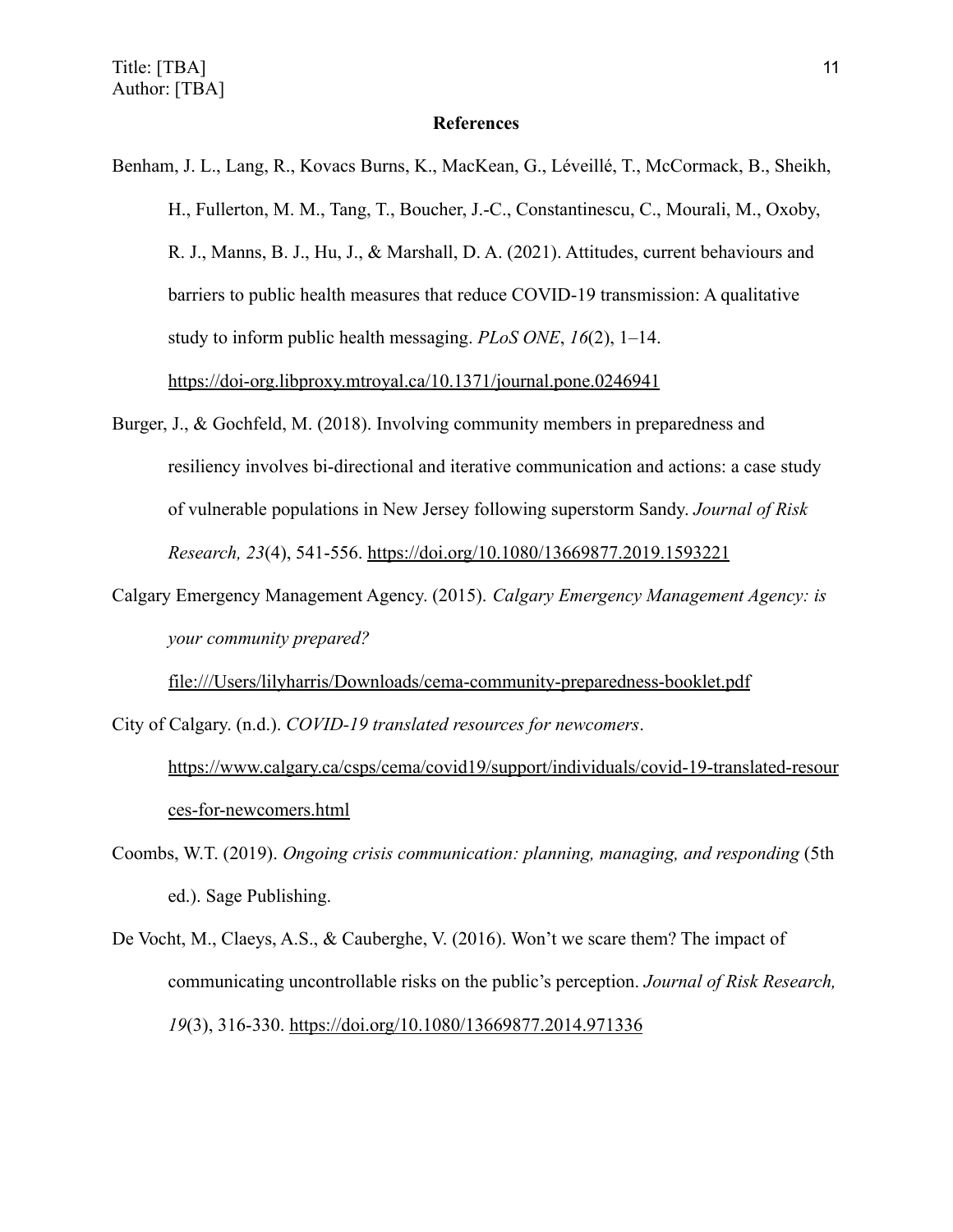Evans, J., Stout, M., Collins, D., & McDowell, K. (2021). The reticent state? Interpreting emergency responses to homelessness in Alberta, Canada. *Housing Studies*, 1-14. <https://doi-org.libproxy.mtroyal.ca/10.1080/02673037.2021.1977783>

- Hyland-Wood, B., Gardner, J., Leask, J., & Ecker, U.K.H. (2021). Toward effective government communication strategies in the era of COVID-19. *Humanities & Social Sciences Communications, 8*(30), 1-11. https://doi.org/10.1057/s41599-020-00701-w
- Jadidzadeh, A., & Kneebone, R. (2020). Homeless shelter flows in Calgary and the potential impact of COVID-19. *Canadian Public Policy, 46*(S2), 160-165. <https://doi.org/10.3138/cpp.2020-059>
- Lehning, A. J., Smith, R.J., & Kim, K. (2017). "Friendly" initiatives: an emerging approach to improve communities for vulnerable populations. *Journal of Policy Practice, 16*(1), 46-58. <http://dx.doi.org/10.1080/15588742.2015.1125331>

Merriam-Webster. (n.d.). *Unhoused*. https://www.merriam-webster.com/dictionary/unhoused

Strobel, S., Burcul, I., Dai, J.H., Ma, Z., Jamani, S., & Hossain, R. (2021). Characterizing people experiencing homelessness and trends in homelessness using population-level emergency department visit data in Ontario, Canada. *Statistics Canada.* <https://www.doi.org/10.25318/82-003-x202100100002-eng>

Tsatsou, P. (2021). Vulnerable people's digital inclusion: intersectionality patterns and associated lessons. *Information, Community and Society*, 1-20.

<https://doi-org.libproxy.mtroyal.ca/10.1080/1369118X.2021.1873402>